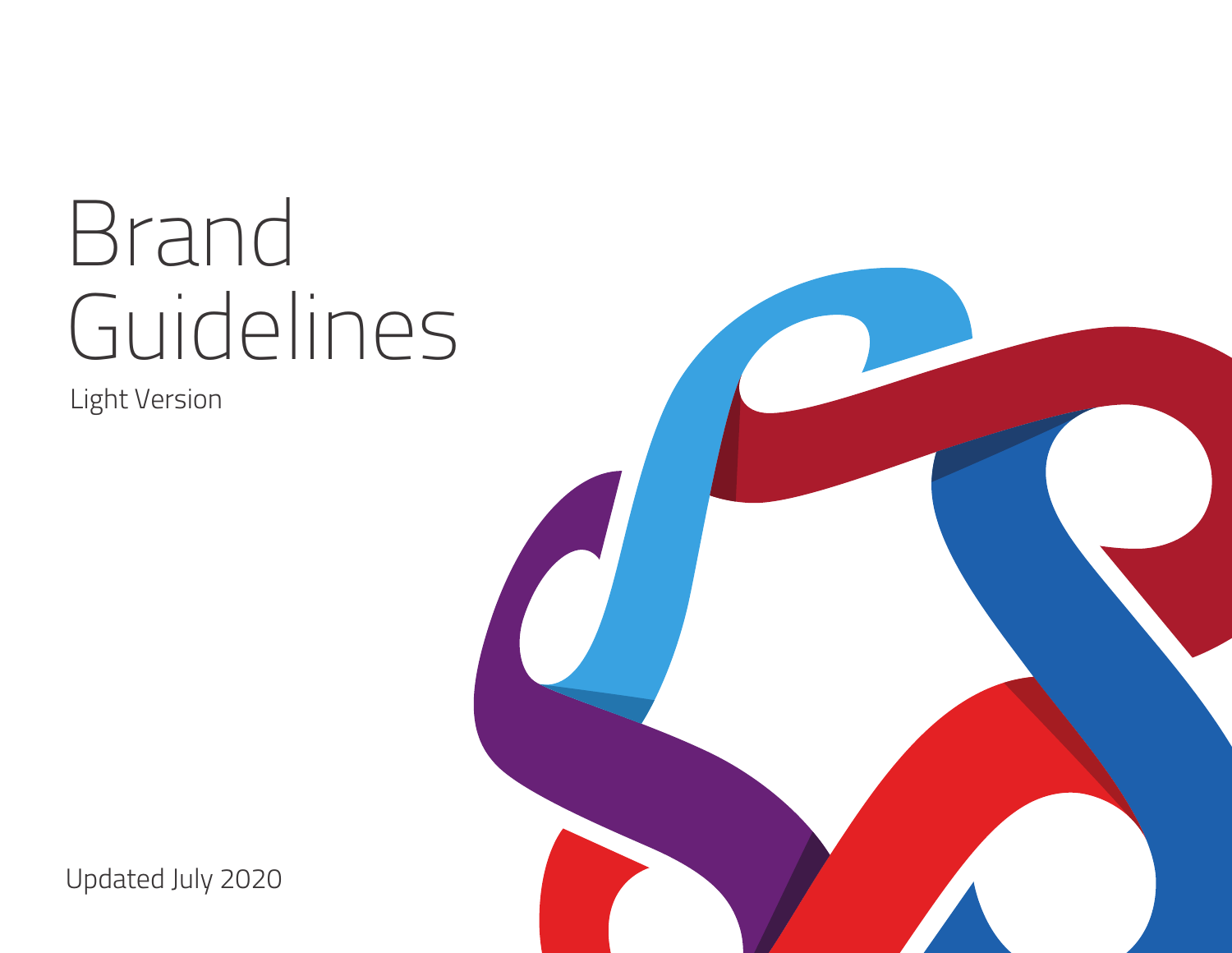#### **Contents**

#### **Role of the brand** 3

- Our brand 4
- Brand story 5
- 6 Tone of voice
- Identity system 7

#### **Our logo** 8

- Our catalyst symbol 9
- Logo / *Vertical* 10
- Logo / *Single colour* 11
- Logo / *Horizontal* 12
- Logo / *Clearspace and minimum size* 13
- Logo / *What not to do* 14
- Colours 15
- Fonts 16

#### **Brand architecture**  17

- Brand architecture system 18
- Lock-Ups and relationships 19
- 20 Logo / *Trojans*
- 21 Logo / *Trojans secondary*
- 22 Logo / *Trojans wordmark*
- 23 Logo / *Trojans clearspace*
- 24 Logo / *Tastemarket*
- 25 Logo / *Tastemarket black and white*
- 26 Logo / *Tastemarket icon*
- 27 Logo / *Tastemarket clearspace and minimum size*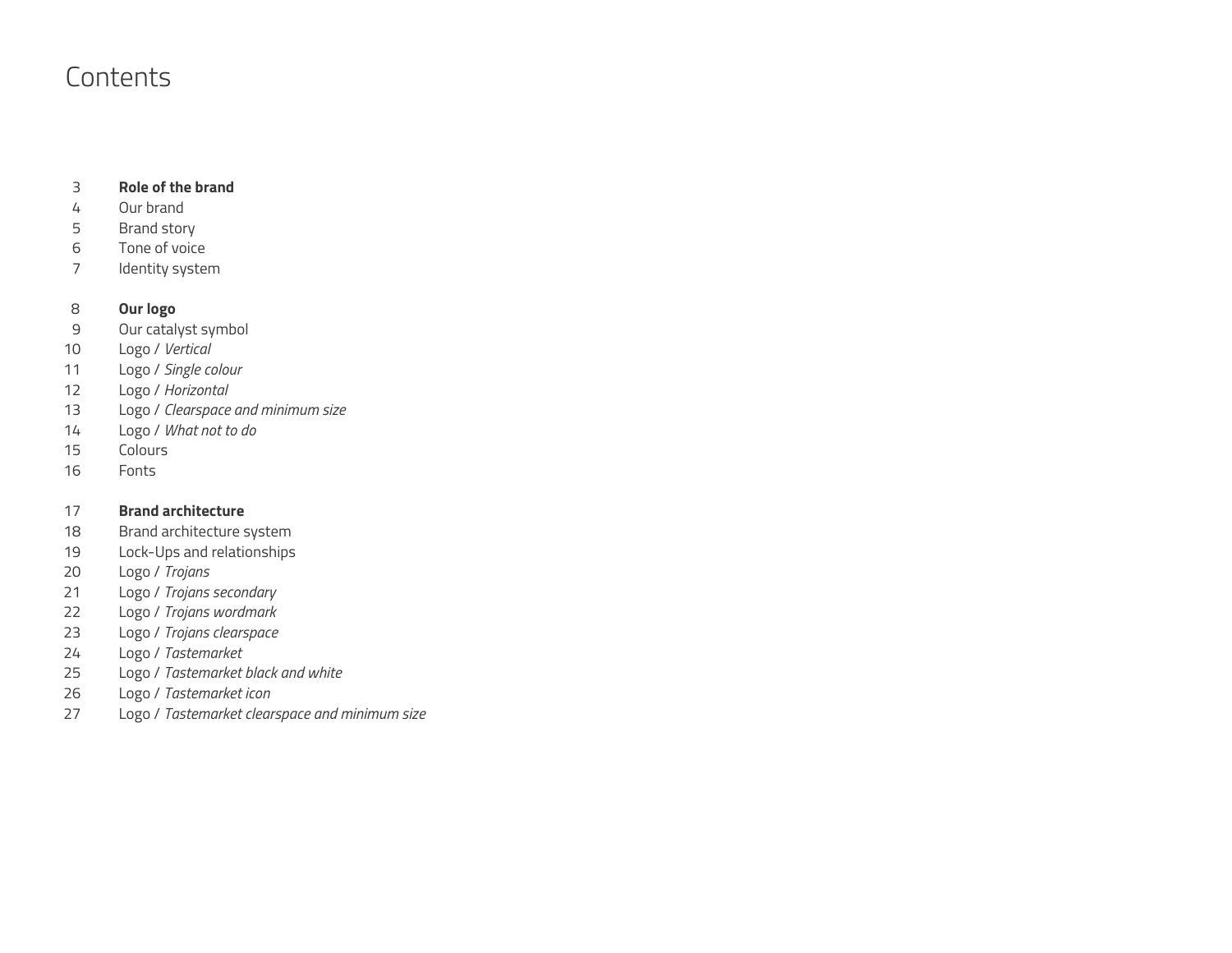#### Role of the brand

#### **Trademark license agreement for logo use by a third party**

The SAIT logo is officially trademarked to protect its image and usage. Due to trademark specifications and the need to uphold the logo's image, the SAIT logo may not be released to any third party except by the Communications and Marketing departments.

The third party should visit sait.ca/about-sait/who-we-are/our-brand to complete our online Trademark License Agreement (TLA). The logo cannot be released until the completed TLA form has been mutually agreed upon and signed by both parties. If you have any concerns with the TLA form, please contact brand.questions@sait.ca with your questions.

## Welcome!

Thank you for taking the time to familiarize yourself with SAIT's brand. These guidelines cover all the basics you need to know about applying our positioning, identity and visual platform.

We have a compelling offer that deserves exposure and understanding. Our opportunity is to grow our reputation with all audiences, and we're looking forward to introducing SAIT to new audiences, and reintroducing SAIT to those who may not be familiar with the exciting, dynamic, world-class institution it has grown into.

A strong brand shapes how our audiences perceive us and is essential to attracting the best students, faculty, staff, partners, donors and supporters. In a sector that grows more complex and competitive every year, we can't afford to be complacent. We must compete not only for students but also for talent and support. This is why telling the SAIT story in a bold, compelling way is so critical.

Our brand is the central idea that connects our vision – to be a global leader in applied education – to the experiences we deliver to our students, faculty, staff, alumni, partners and the communities we serve. Our brand positioning tells the story of what makes the SAIT experience so valuable and powerful – what we offer, how we behave, and how we engage our diverse stakeholders.

Blending our strengths with our hopes – our rich history with our powerful vision for the future – our new brand will contribute significantly to our reputation and help distinguish us from other institutions.

It's about more than a logo; it's about the value we create.

If you have any additional questions or need a specific logo, please contact brandquestions@sait.ca. We are happy to provide available tools and resources.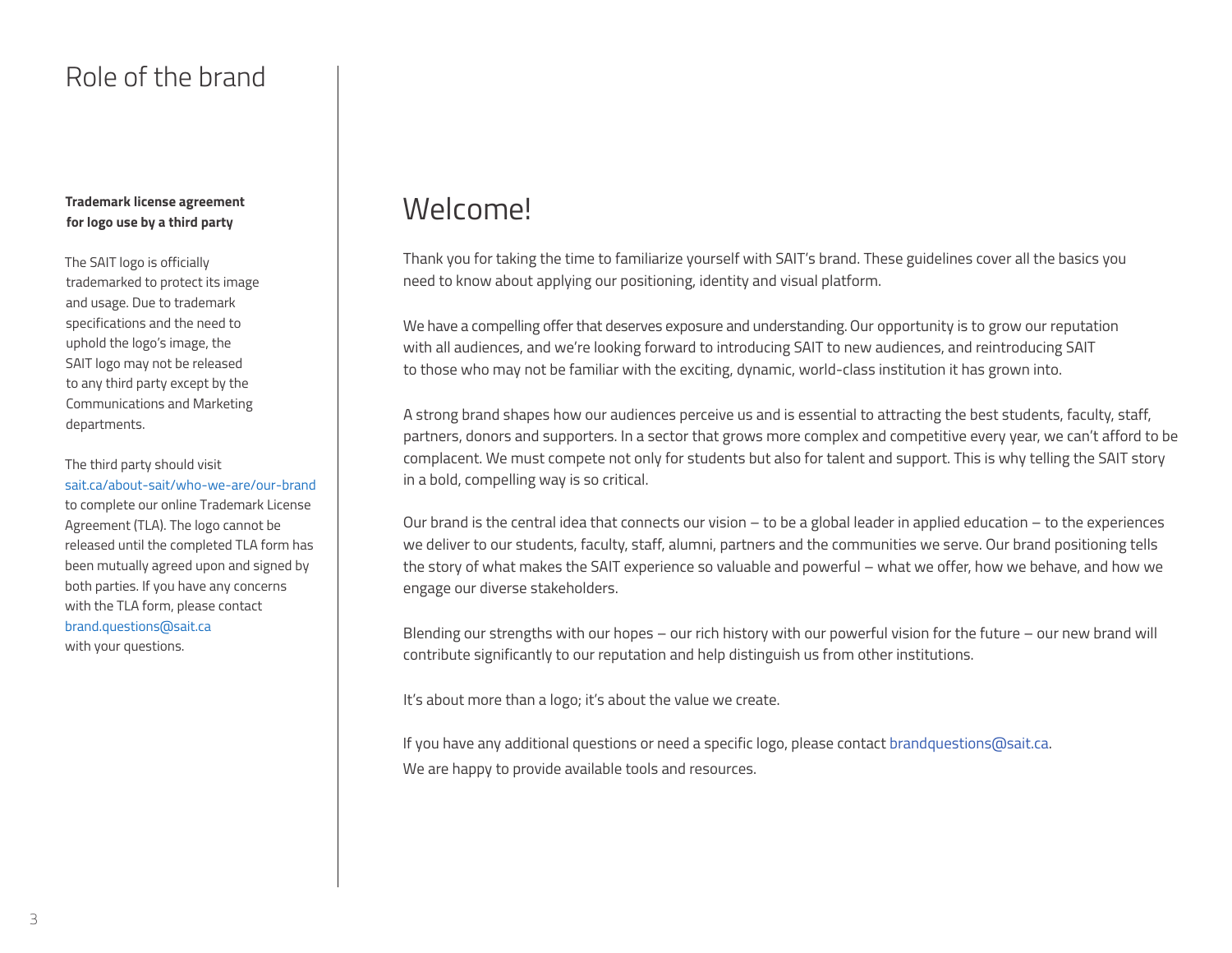# Our brand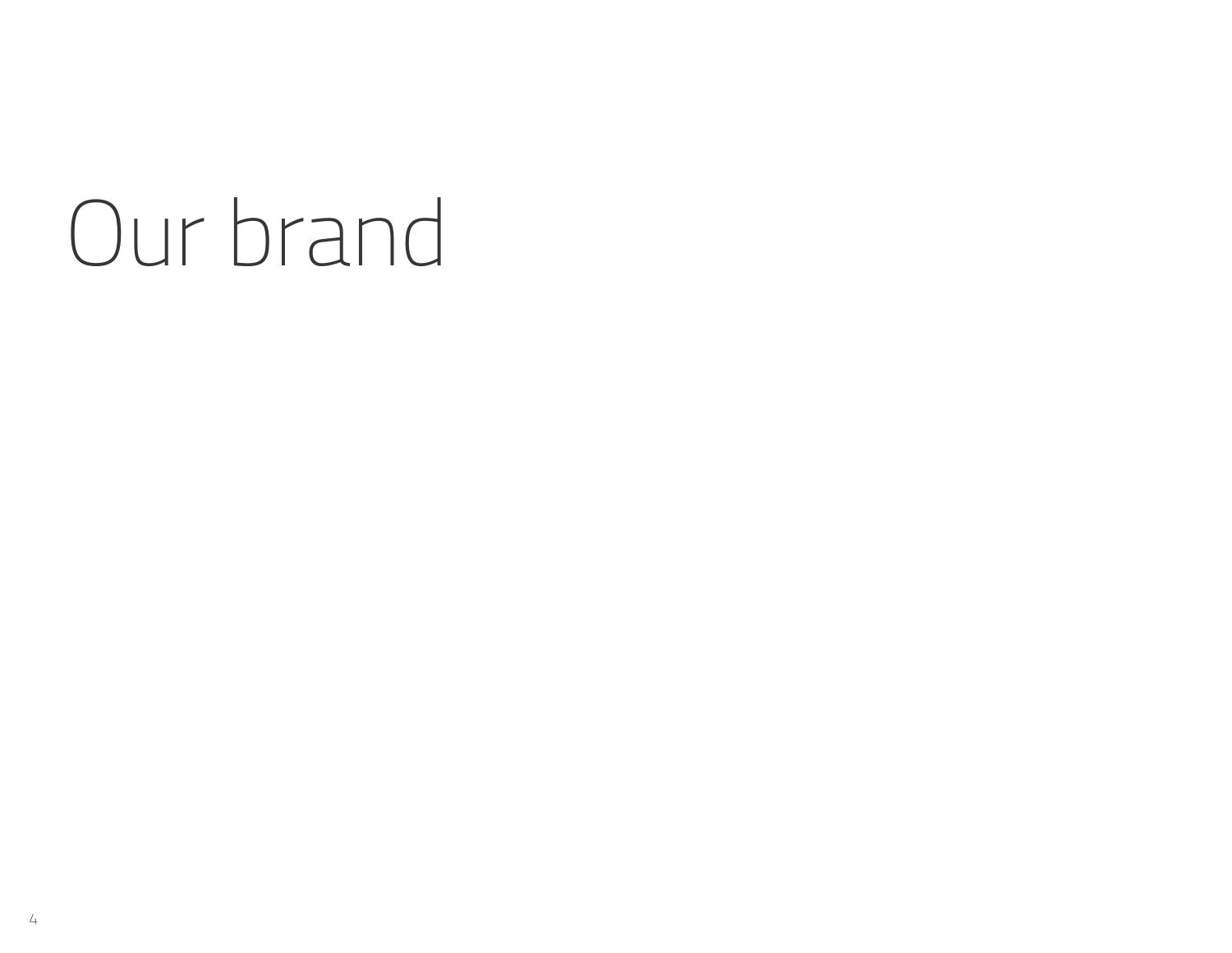#### Brand story

Our brand story captures the kind of community voice that will help differentiate SAIT. It is an adaptation of our positioning, composed of friendlier language more appropriate for external communications.

Our brand story is not meant to be shared externally in marketing materials (publications, brochures, or web pages). It is our framework for understanding and living our brand.

We are the shapers. The makers. The originals, driven by a passion for excellence and impact, for results that count.

This is our home… where we advance our know-how, energy and talents with relevant, action-based learning; solution-focused research; and enterprising collaborations with people and partners from around the globe.

This experience empowers us... to excel at our passions, to define best-in-class, and to shape new worlds as entrepreneurs, leaders and community builders.

This is our one-of-a-kind place… SAIT

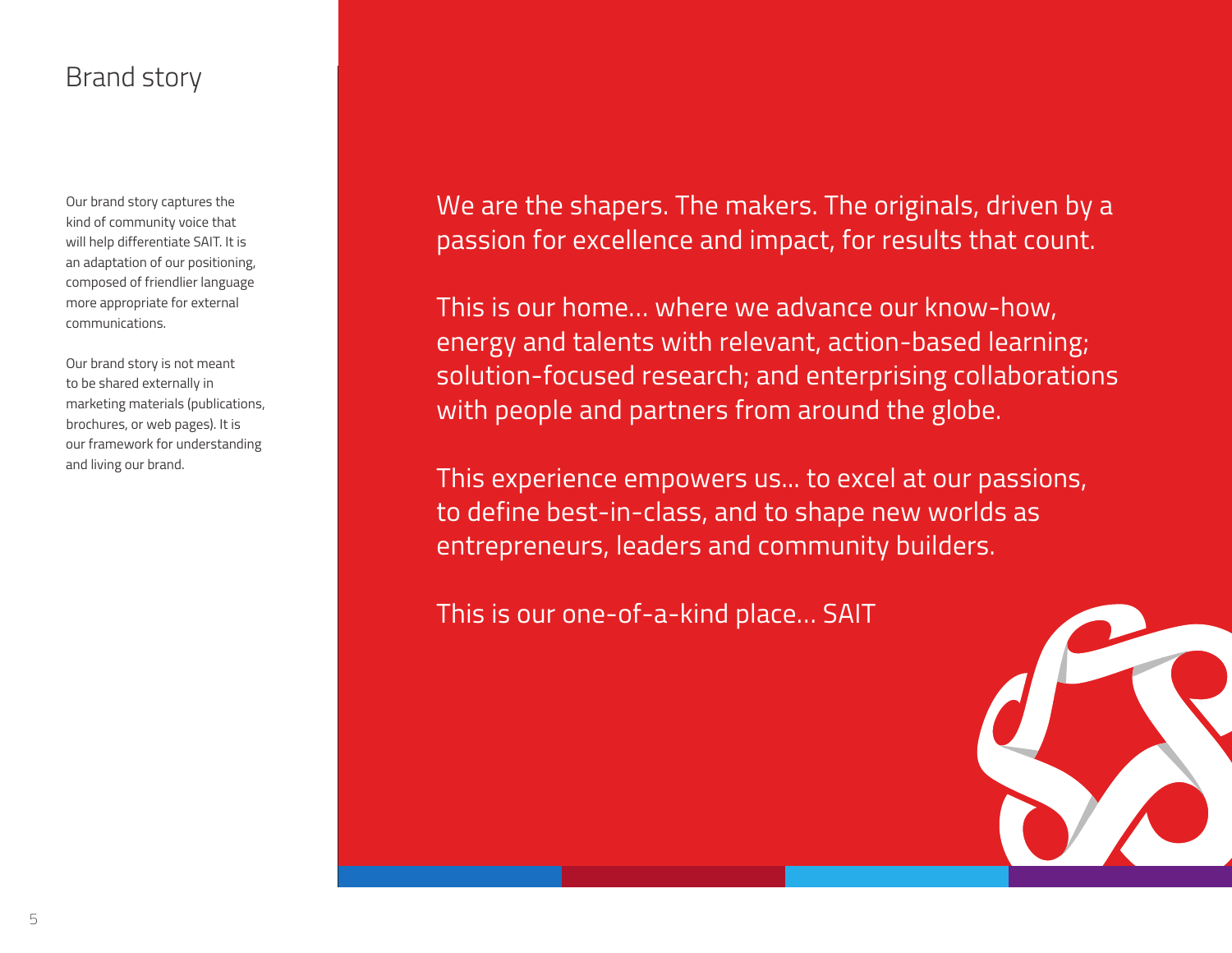#### Tone of voice

Our goal is to tell a clear, coherent, and compelling story to the world about who we are, what we do and why we matter. Our voice is important in how we attract students, faculty and staff; how we interact with community partners; the way we communicate and engage with alumni, students and stuff.

Our voice is not just about what we say but also how we say it. At SAIT, our writing style guide not only spells out key grammatical rules for SAIT materials, it also addresses our tone and manner. The tone of our voice should reflect our values and bring the spirit of the SAIT experience to life

Our voice should leverage SAIT current strengths

- Progressive, innovative approach to education
- Bold, exciting, and inspiring
- Pragmatic and practical, focused on solutions

And continue to build/enhance perceptions of

- Leader, big picture thinker, worldly, prestigious
- Approachable, welcoming, passionate
- Collaborative, entrepreneurial

Here are a few principles to keep in mind when crafting your communications as the "voice" of SAIT:

- We're smart communicators clear, concise, well-organized and helpful.
- We speak in first person plural (we) and second person (you) to personalize our communications.
- We always answer the implicit "So what? Why should I care?" question with a benefit/rationale.
- We capture readers' imagination with vivid, concrete details.
- We're conversational… personal, welcoming, engaging. Avoid sounding institutional.
- We're engaging, inspiring… It sounds obvious but it's important to convey the fact that we really care. Enthusiasm is infectious.
- We're welcoming, inclusive… accessible, straightforward, easy to understand. Avoid confusing acronyms or terms that are not easily understood.
- Reflect SAIT's resourceful, progressive worldly attitude. SAIT is not provincial. Promote its unique collaborations and internationalism.
- Reinforce SAIT's leadership role. Celebrate firsts and innovative approaches.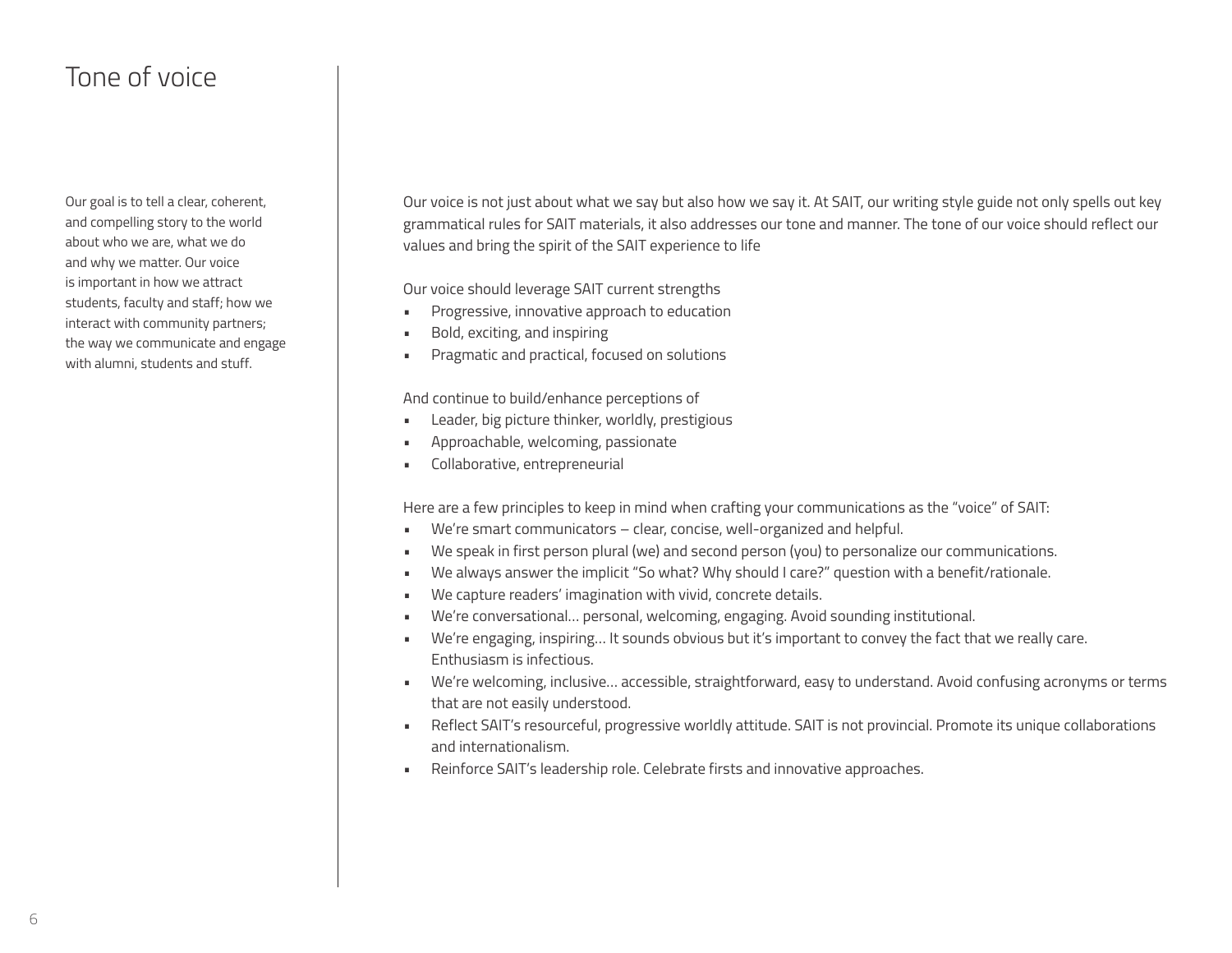# Identity system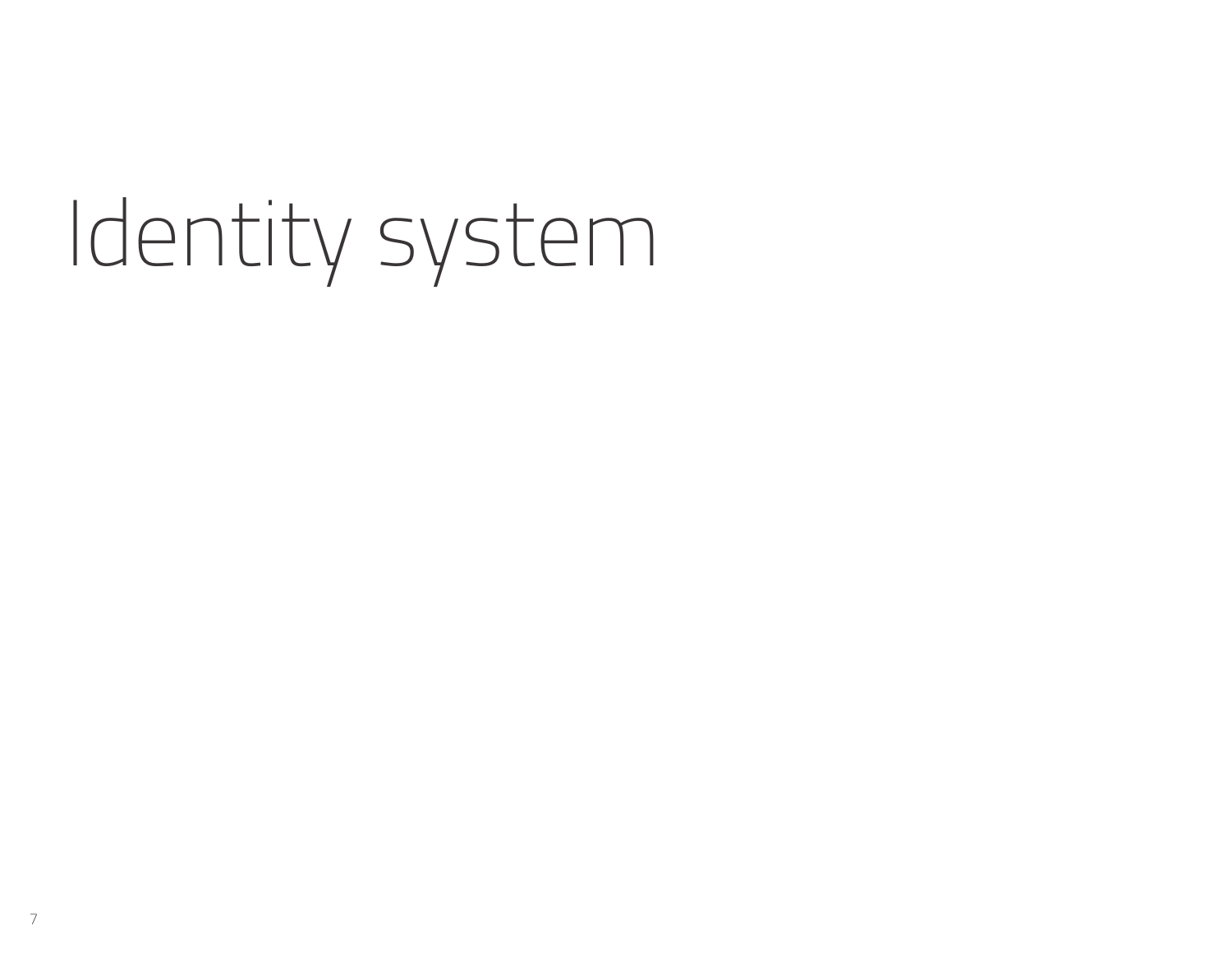## Our logo

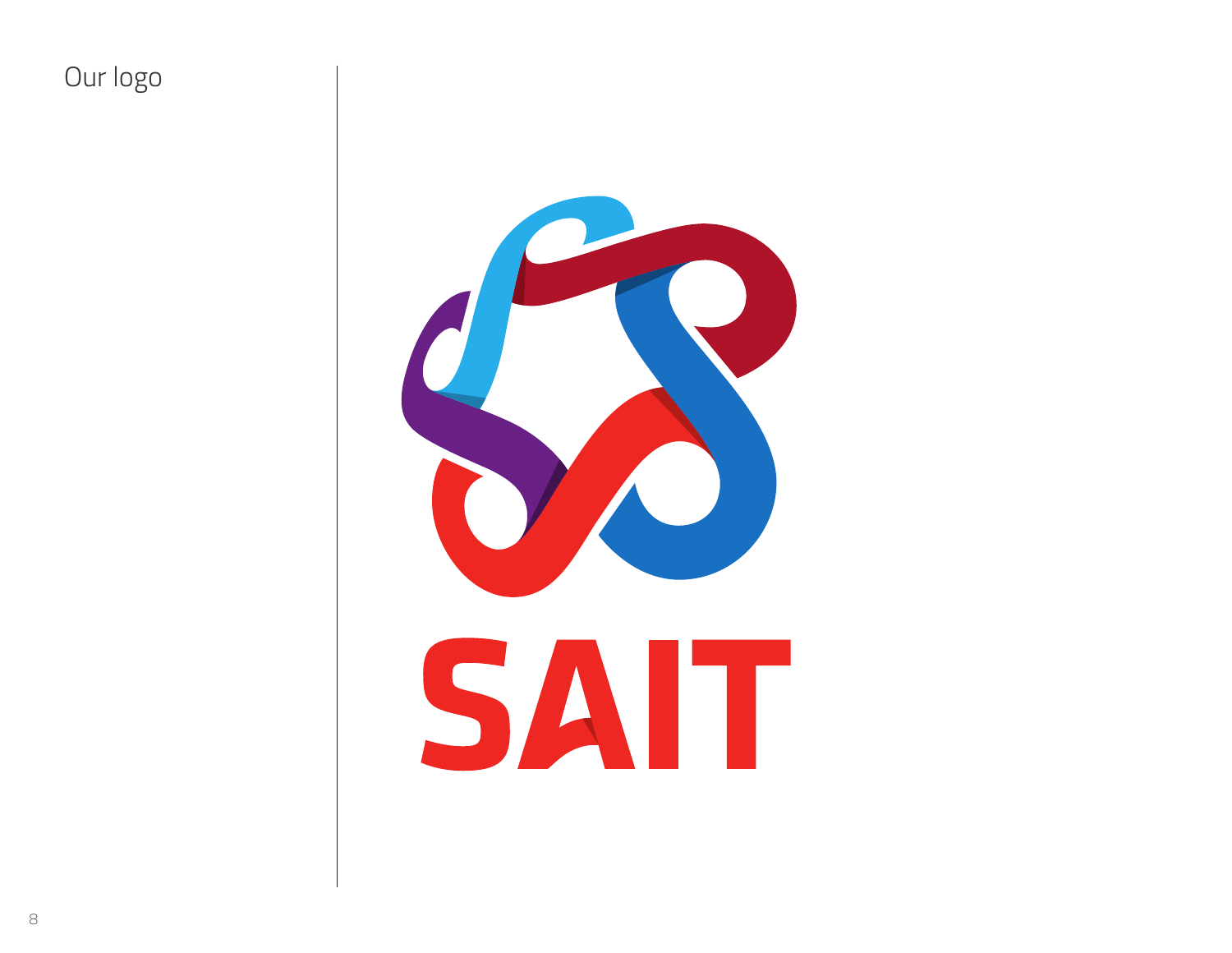

#### **Our catalyst symbol**

cat·a·lyst *noun*

1: a substance that enables a chemical reaction to proceed at a usually faster rate or under different conditions (as at a lower temperature) than otherwise possible

2 : an agent that provokes or speeds significant Southern Alberta change or action

• Strong, confident, proud *Note: you are advised against using the catalyst by itself without the SAIT letters. You may see the catalyst used by itself in certain cases such as profile photos and background graphics. This is treated on a case-by-case basis.*

#### **Our catalyst symbol**

A catalyst ignites change. SAIT's symbol is forged by five s-shape connectors that represent the people and relationships that define us:

- **Students**
- Faculty and staff
- Alumni
- Employers and partners, and
- The diverse communities we serve

As the connectors weave together, they create a series of interlocking infinity symbols that reflect the breadth of our offerings and the world of opportunities SAIT enables.

The star that emerges at the heart of the symbol expresses our passion for excellence, as professionals and as a community.

SAIT's international outlook and global collaborations are echoed in the spherical shape of our symbol. Our brand identity captures the character attributes we want to reinforce in the SAIT experience.

- Full of energy
- Active and vibrant
- Warm and welcoming
- Dynamic, responsive, adaptable
-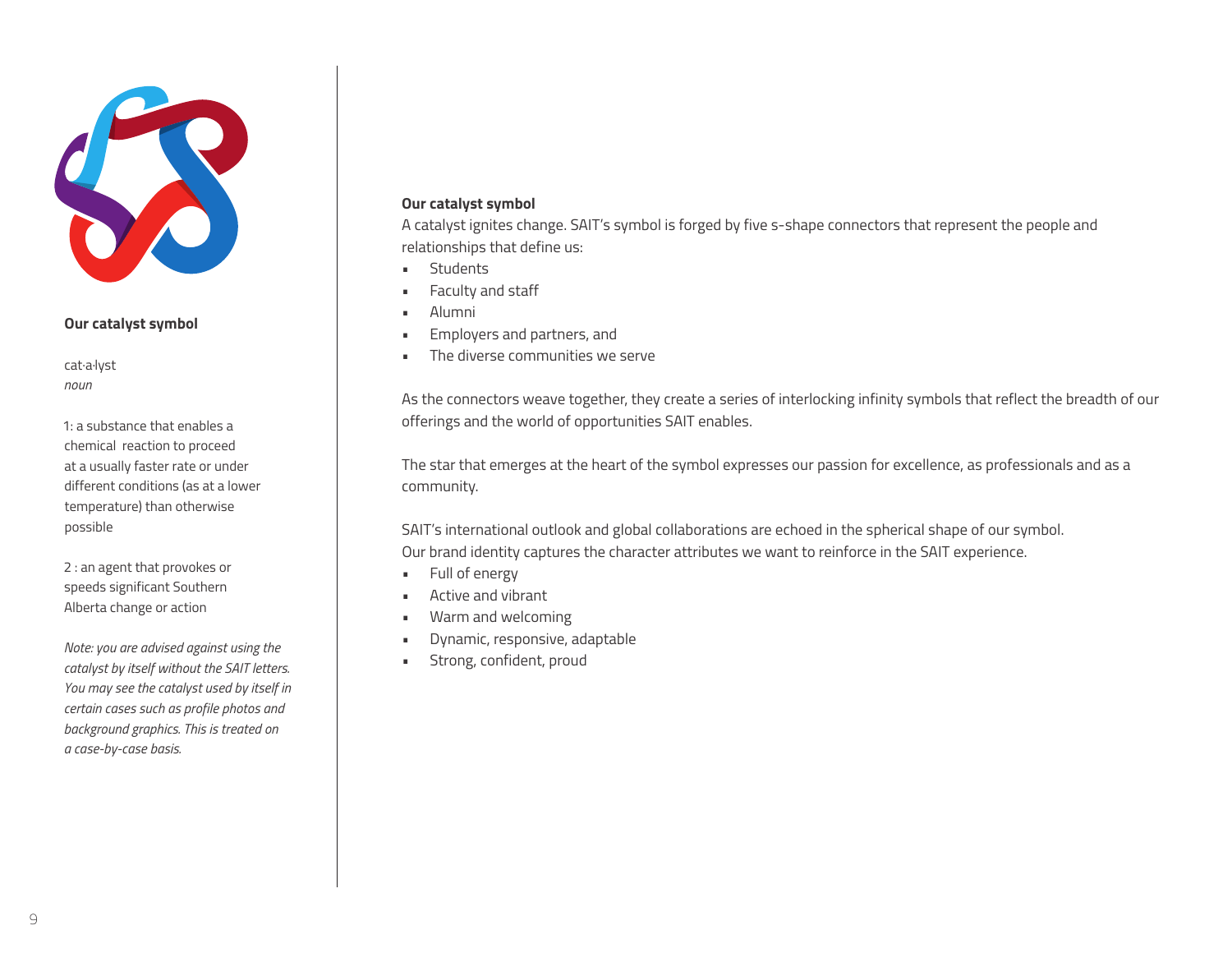#### Logo *Vertical*

Our vertical logo consists of two main elements – the Catalyst and the wordmark. A second variation, primary extended (far right), has been developed which uses the descriptor, Southern Alberta Institute of Technology, as part of the logo.

The vertical logo will be used in most applications and is best displayed on a white background.

The vertical extended logo is reserved for promotional materials that may be used or viewed outside Alberta and other special circumstances. If you are unsure which version to use please reach out to brandquestions@sait.ca.

The full-colour vertical logo should be used at all times unless there are production challenges or unavoidable situations. Options that can be used in these cases are shown on the next page.

*Note: our design platform includes a proprietary design element that allows for the use of the full-colour logo over full-bleed images. This is shown on page 31.*

Vertical Vertical extended



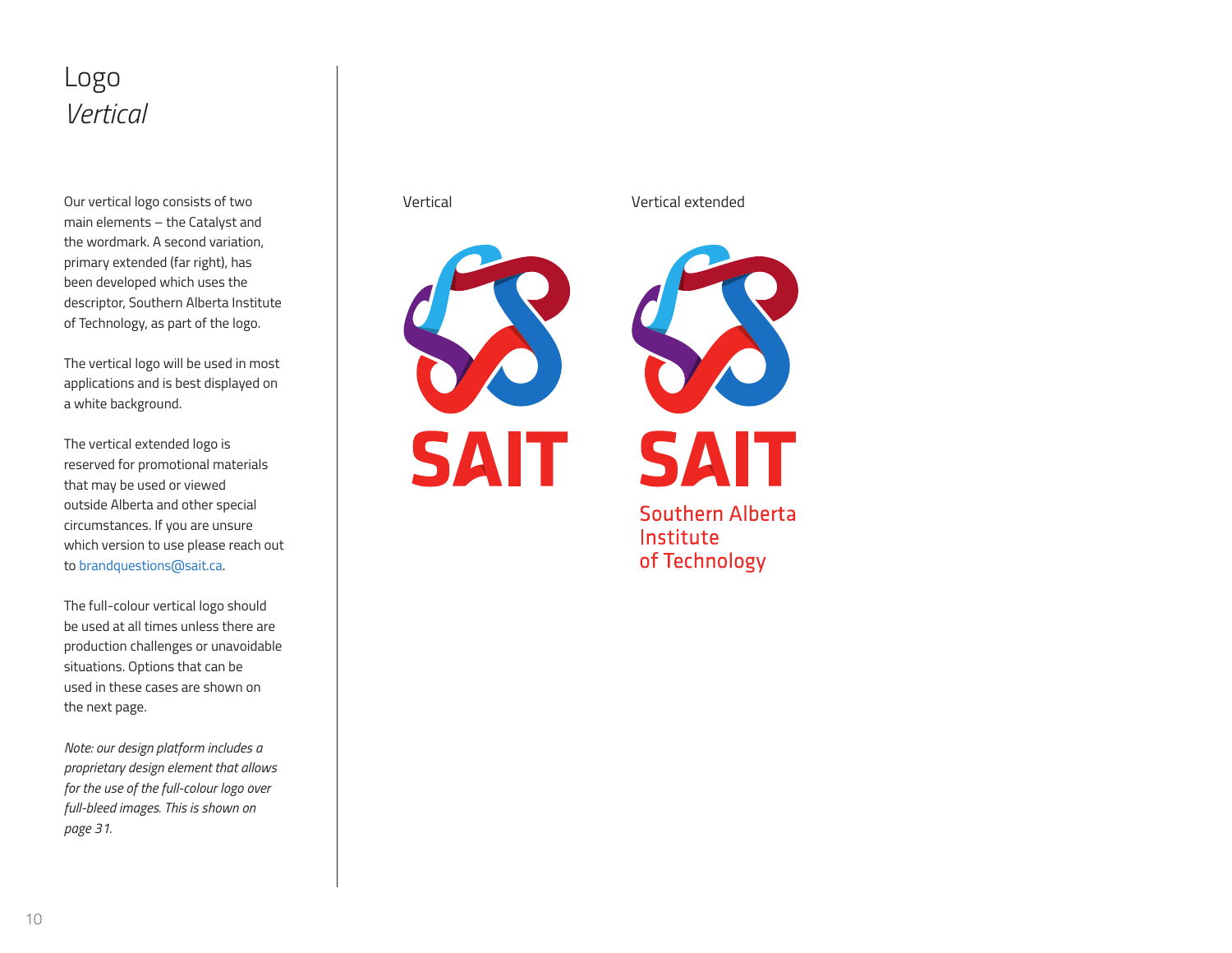### Logo *Single Colour*

In certain applications where the colour version of the logo can't be used, a black and a red version have been created.

A white reverse version of the logo has also been created for those situations where the logo is placed on an image and the colour logo would be hard to see.

*Note: the examples on the right are not boxes but just show the white logo on a different coloured backgrounds.*

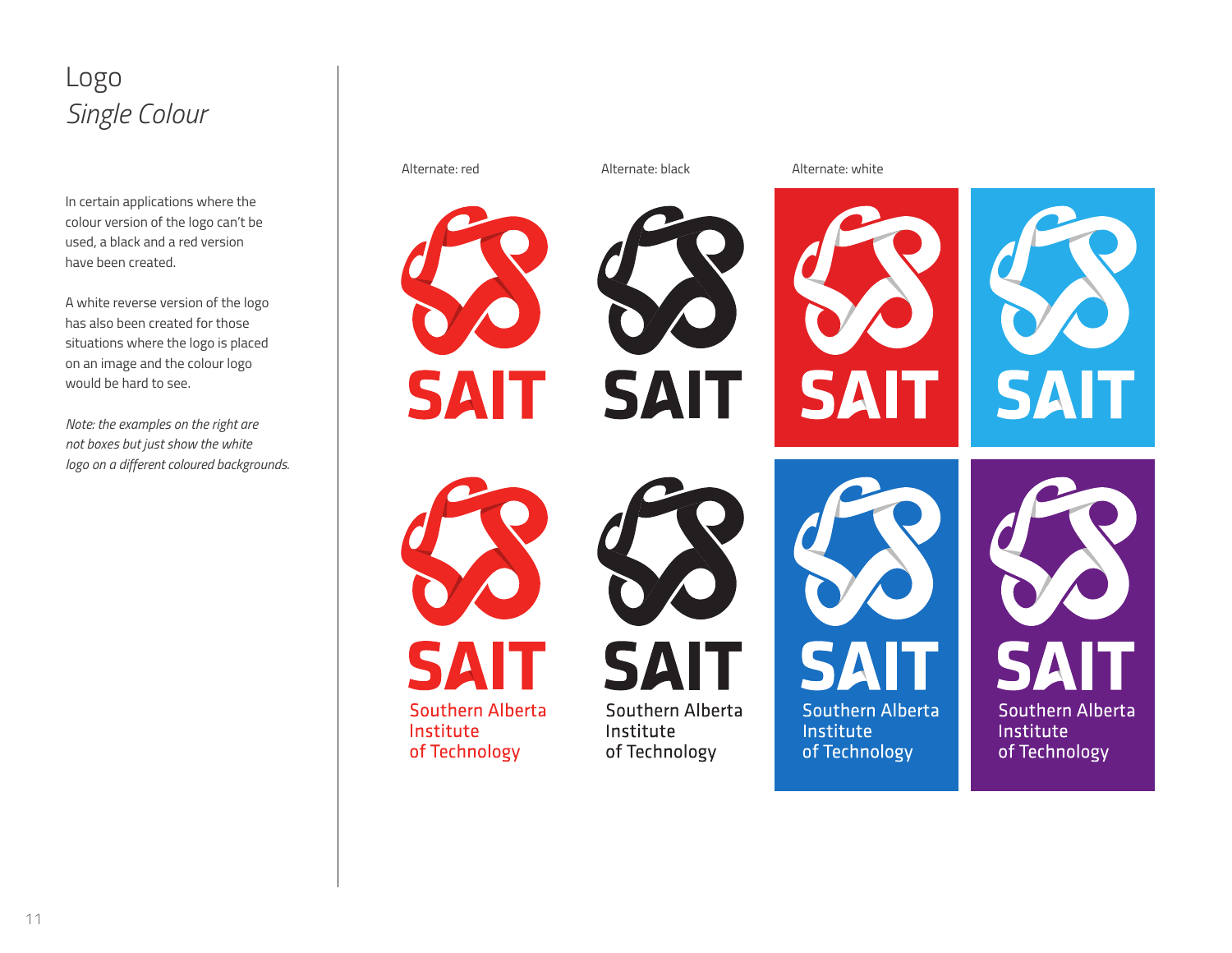#### Logo *Horizontal*

Use the horizontal version of the logo when it fits better within the space. There is no primary or secondary logo. The use of the vertical or horizontal logo will depend on which will allow for plenty of negative space and legibility.

*Note: the lower example is not a box but just shows the white logo on a red background.*

Horizontal Horizontal extended

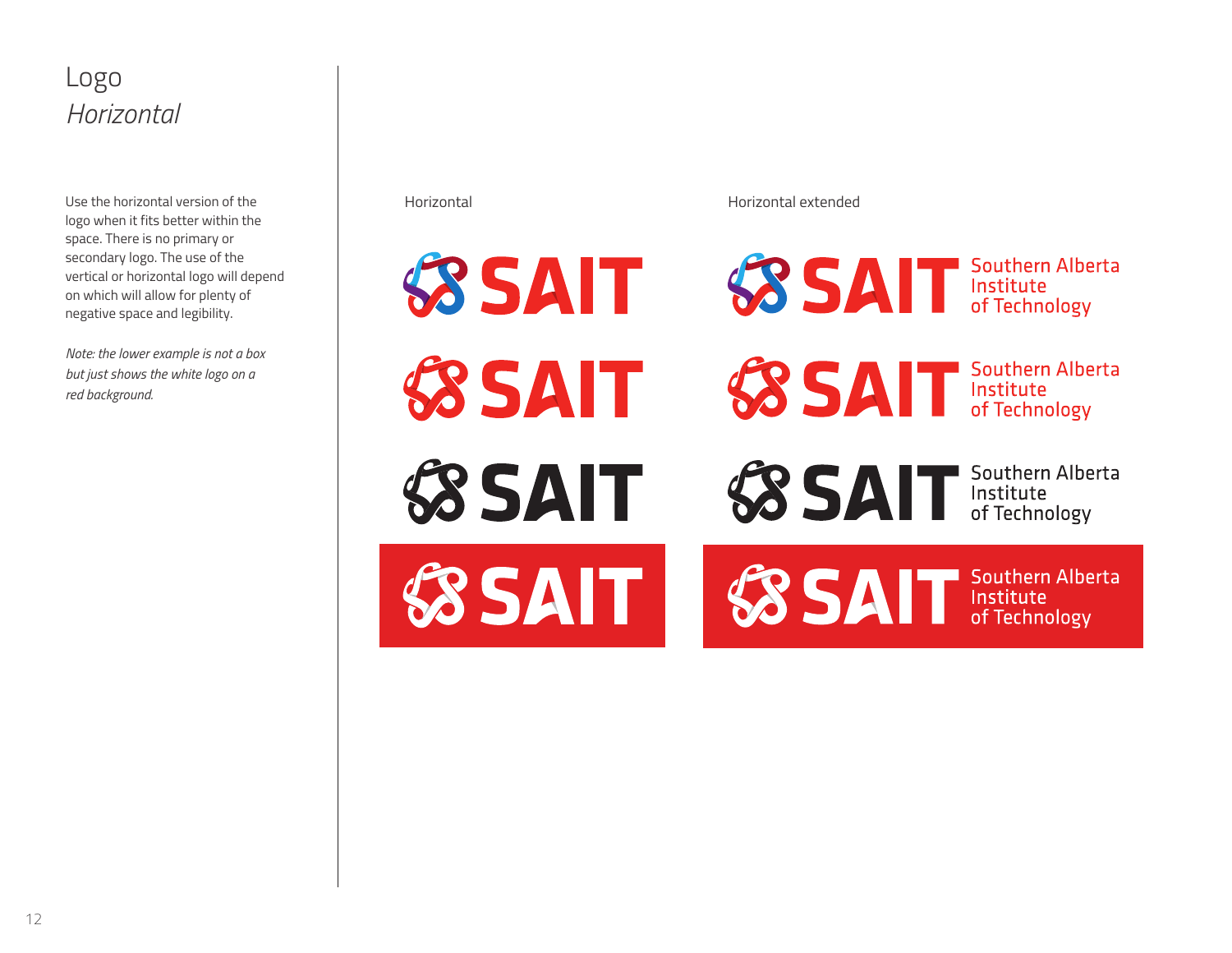### Logo *Clearspace and Minimum Size*

"X" equals the width of the letter "I" in the word SAIT.

Clear space is equal to twice the width of the letter "I" in the logo and must be maintained around the entire perimeter.

*Note: The same spacing specification applies to the extended versions of the logo that include the descriptor, Southern Alberta Institute of Technology.*

#### Clearspace





#### Minimum Size



#### Minimum Size

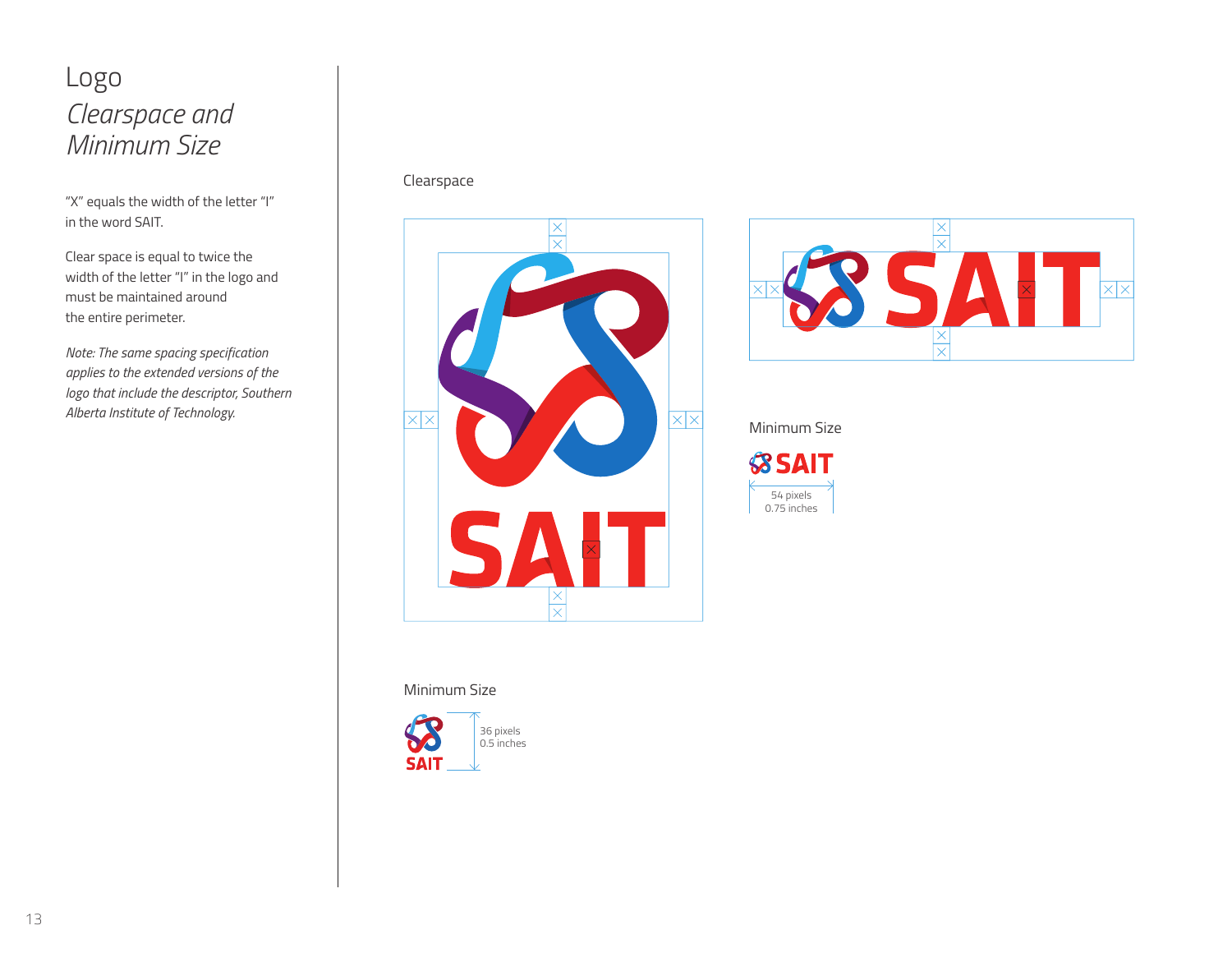## Logo *What n ot to do*

The i ntegrity of the logo should n ot be comp romised by changing a ny of the individual eleme nts. The f o nt should n ot be changed, the relationships should be r etained and a void a ny kind of distortions.

Ensure you are not doing the following:

- Do not use a different typefa ce for the w o rdmark.
- Do n ot change the si ze of the symbol in relation to the w o rdmark.
- Do n ot change the o rder of colours in the symbol.
- **•** Do not stretch the logo.
- Do n ot change the relationship b e t ween the symbol and the w o rdmark.
- Do not modify or remove the shad o ws of the colou red logo.
- Do not draw a box around the logo.
- Do n ot use program lockups, only school lockups.
- Do n ot use the old SAIT logo



southern Albe Institute of Technology

POLYTECHNIC

**Southern Alberta** Institute of Technology





Ne⁄w Media Production & Design



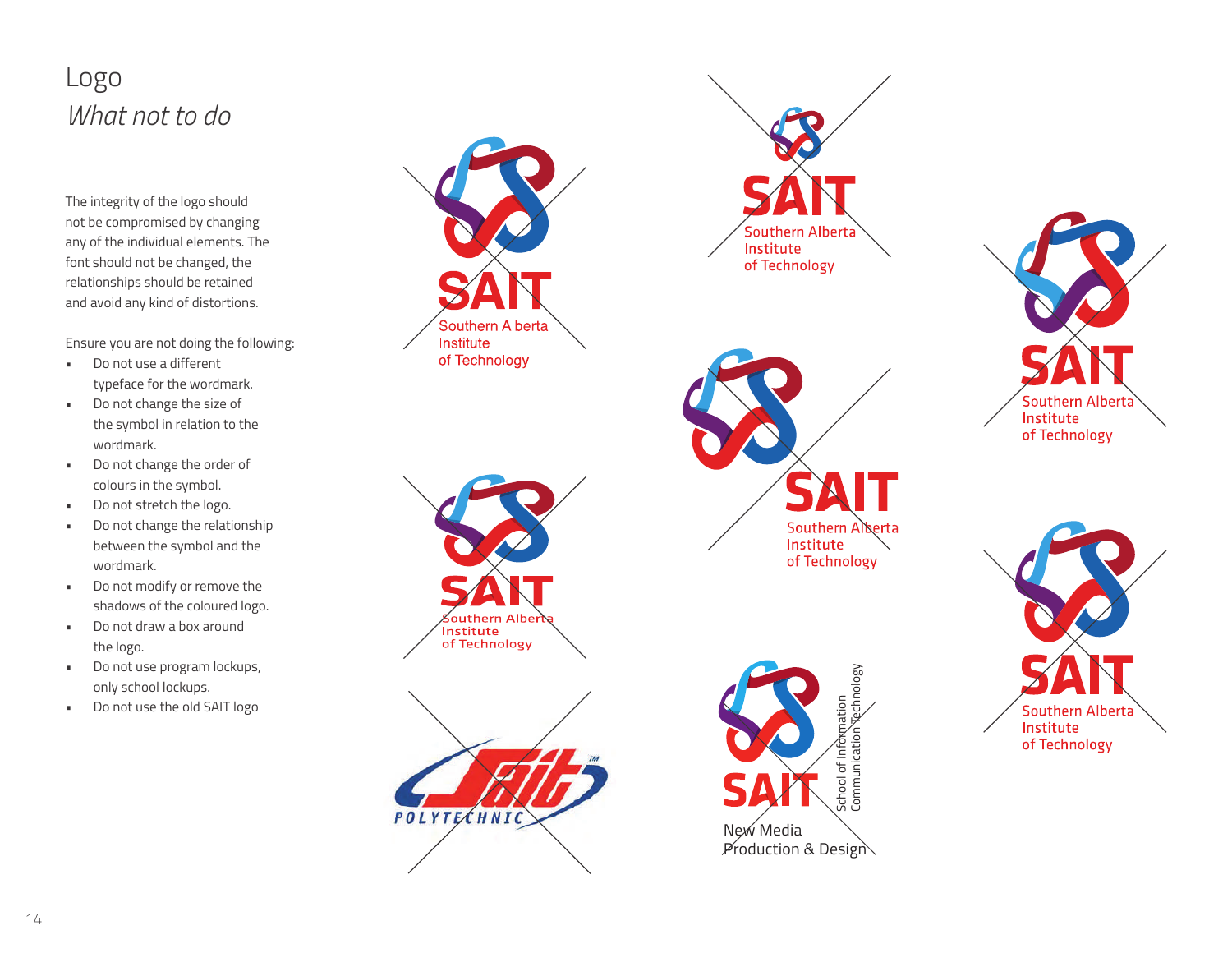#### **Colours**

Red and blue are our primary colours and will always be part of our heritage, but we introduced new colours to show our future growth.

The secondary colours complement our primary colours with more energizing hues to reflect our diversity, adaptability and innovation.

The SAIT identity, colours and story knit the SAIT experience into a dynamic whole.

#### Primary





Pantone: 259c Hex/HTML: 6D2077 r: 109 g: 32 b: 119 c: 67 m: 100 y: 4 k: 5

Pantone: 299c Hex/HTML: 00A3E0 r: 0 g: 163 b: 224 c: 86 m: 8 y: 0 k: 0

Pantone: 187c Hex/HTML: A6192E r: 166 g: 25 b: 46

c: 7 m: 100 y: 82 k: 26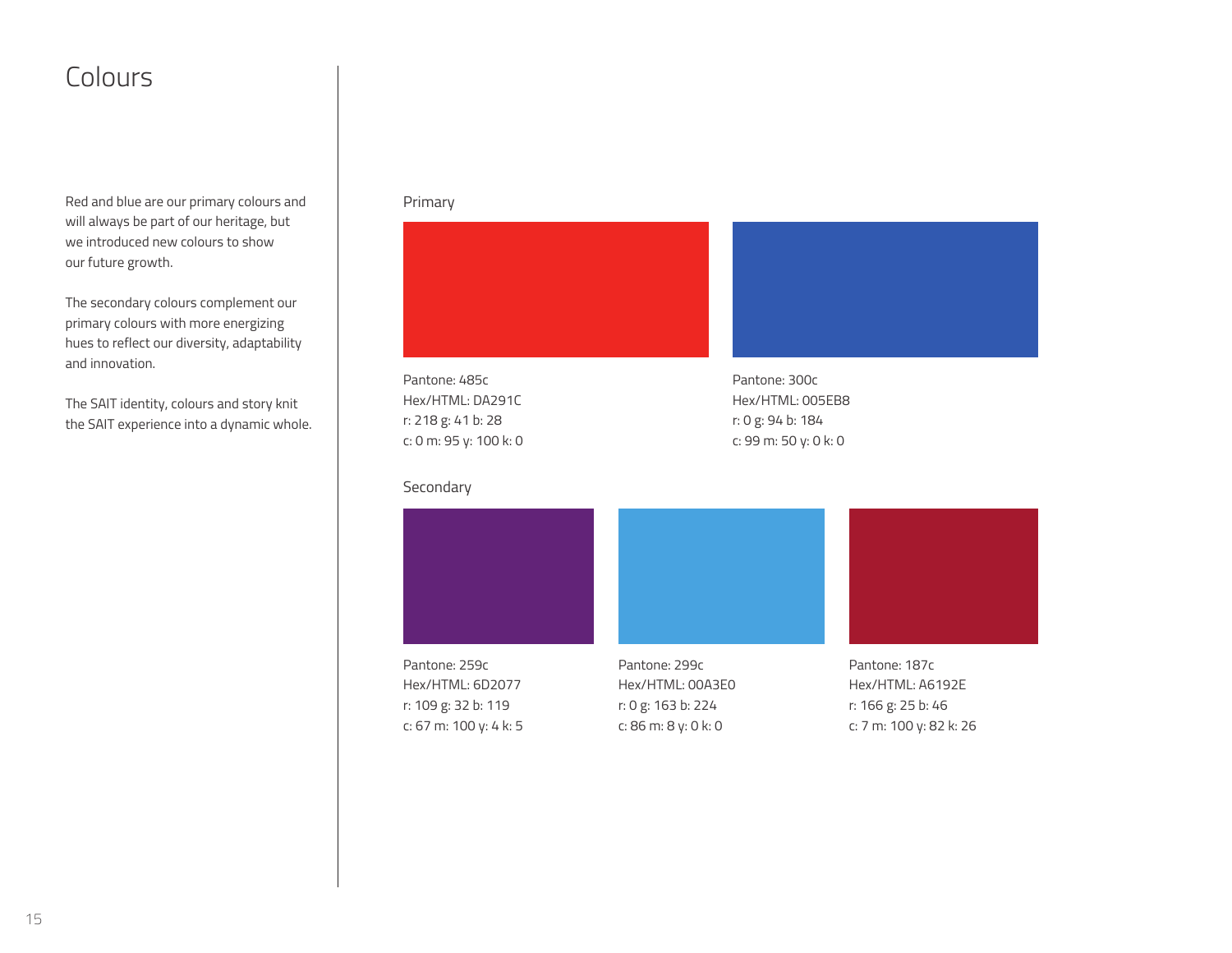#### Font

Modern, bold typography energizes our visual expression. Details count. The SAIT wordmark includes proprietary detailing on the upward stroke on the letter "A" to project our future-forward attitudes. It was created using the font Klavika.

## **SAIT**

However, all other material uses Titillium, a distinct font with a very broad family of weights and styles.

For documents (such as Powerpoint and Word) that may be shared with others who may not have Titillium on their devices, Arial can be used as the alternate font.

You may also see Klavika used in some materials but this is not a free font so the use of Klavika is reserved for designers that have a license for it.

Please refrain from using Titillium Black for any reason.

Titillium Thin & Titillium Thin Italic

ABCDEF abcdef 1234567890 *ABCDE F abcde f*

*1234567890*

Titillium Semibold & Titillium Semibold Italic

**ABC DEF abcdef 1234567890**

*ABC DEF abcdef 1234567890*

Titillium Light & Titillium Light Italic

AB CDEF a bcdef 1234567 890

*ABCDE F abcde f 1234567 890*

Titillium Bold & Titillium Bold Italic

**ABC DEF abcdef 1234567890**

*ABCDEF abcdef 1234567890*

Arial Regular & Arial Italic

ABCDEF abcdef 1234567890

*ABCDEF abcdef 1234567890*

Arial Bold & Arial Bold Italic

#### **ABCDEF abcdef 1234567890**

*ABCDEF abcdef 1234567890*

Titillium Regular & Titillium Italic

ABC DEF abcdef 123 4567 890

*ABCDE F a bcde f 123 4567 890*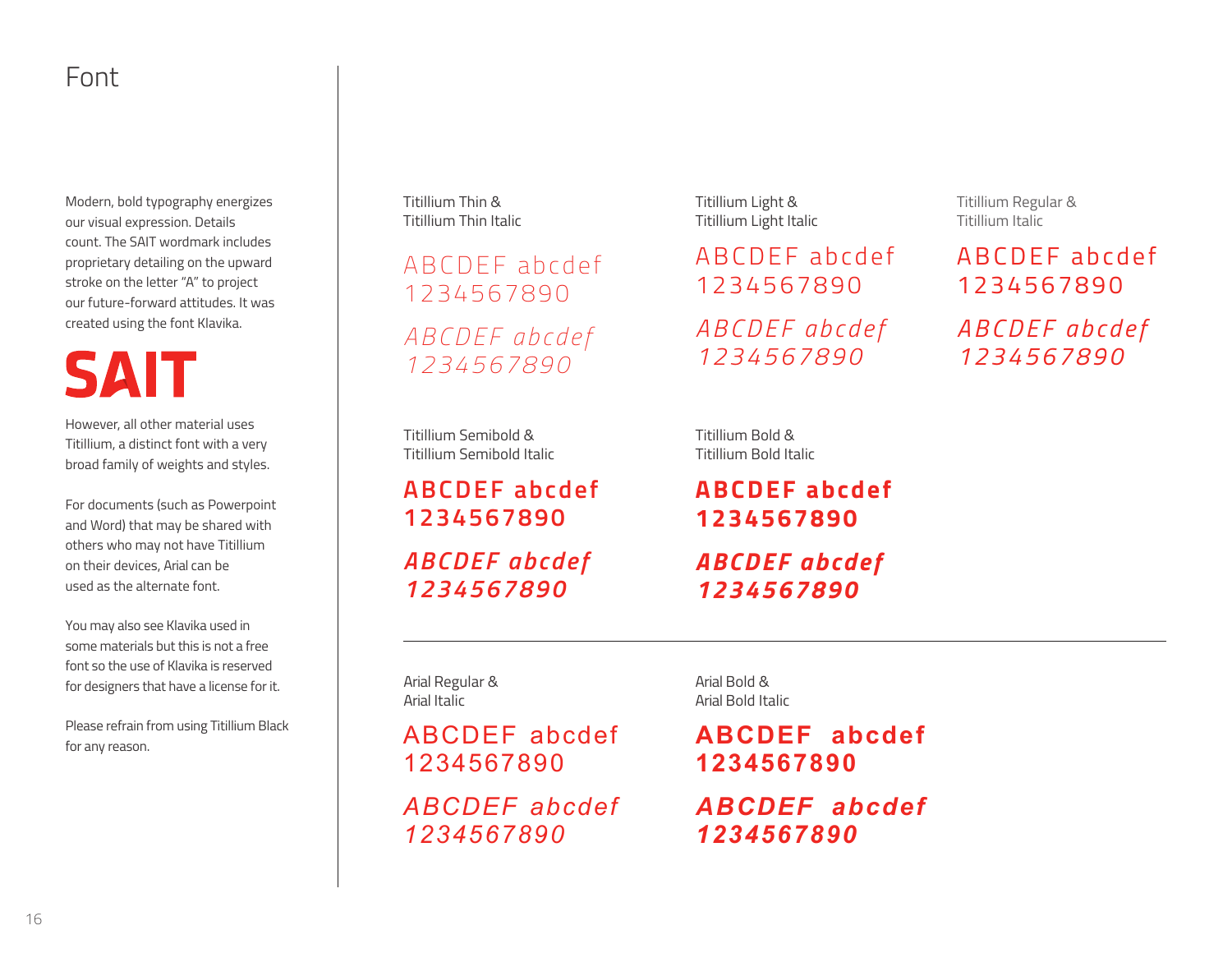## Brand architecture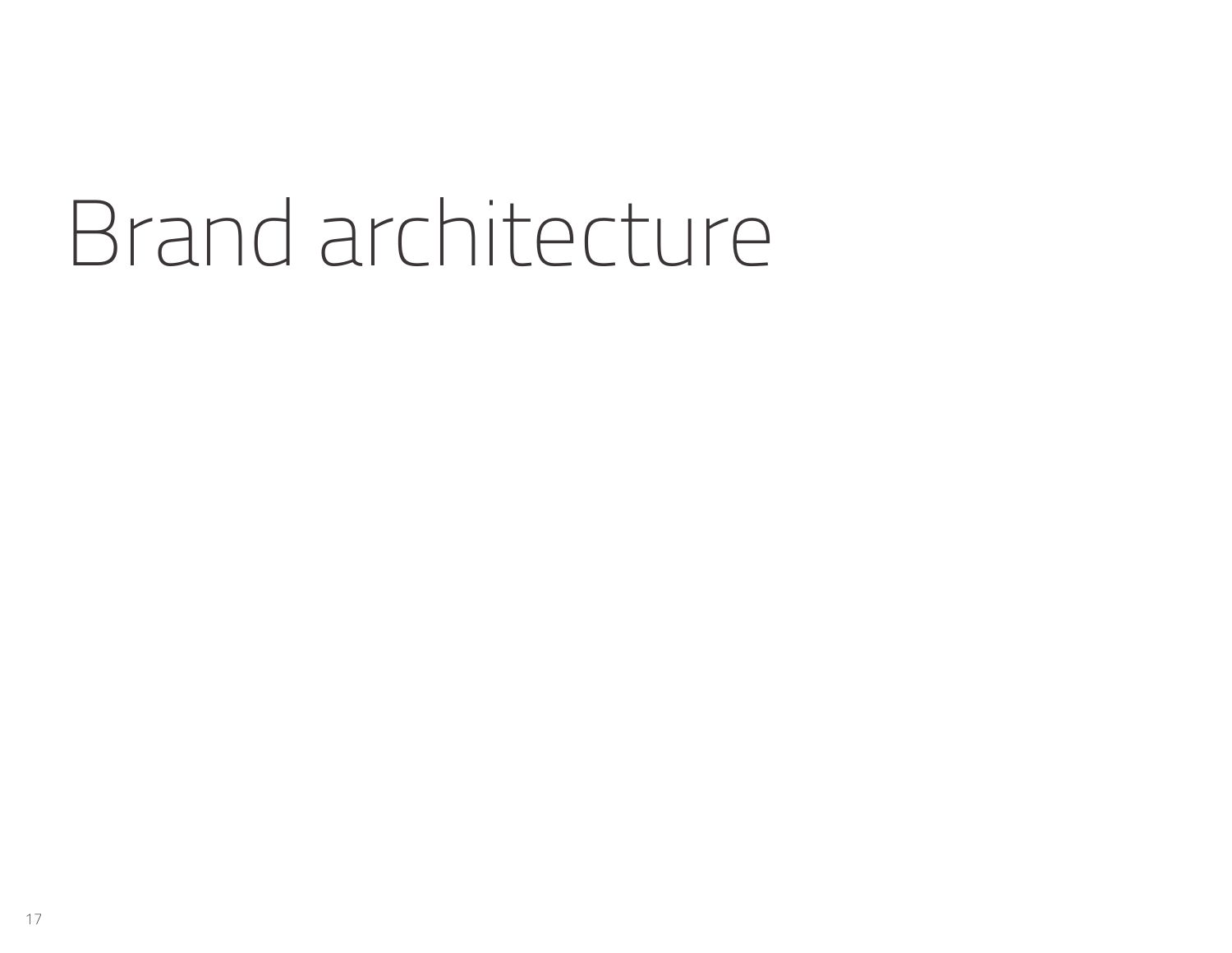#### Brand architecture system

| <b>Masterbrand</b>                                                                                              | <b>Unit identifiers</b>                                                                                                                                                                                                                                                                | <b>Program Identifiers</b>                                                                                                                                                                                                                                                                  | <b>Sub-brand Identifiers</b>                                                                                                                                                                                                                                                                                                                                                                                                                                         | Independents                                                                                                                                                                                                                                                                                                                                                                                                                                                                |
|-----------------------------------------------------------------------------------------------------------------|----------------------------------------------------------------------------------------------------------------------------------------------------------------------------------------------------------------------------------------------------------------------------------------|---------------------------------------------------------------------------------------------------------------------------------------------------------------------------------------------------------------------------------------------------------------------------------------------|----------------------------------------------------------------------------------------------------------------------------------------------------------------------------------------------------------------------------------------------------------------------------------------------------------------------------------------------------------------------------------------------------------------------------------------------------------------------|-----------------------------------------------------------------------------------------------------------------------------------------------------------------------------------------------------------------------------------------------------------------------------------------------------------------------------------------------------------------------------------------------------------------------------------------------------------------------------|
| Role:<br>Institutional identifier<br>· Trademarked<br>• Official SAIT<br>representation<br>Visual: Primary logo | Role:<br>Identifies areas<br>that are central to<br>SAIT's academic and<br>administrative functions:<br>• Academic units  <br>• Non-academic units<br>and support functions<br>Visual: formal "lock-ups"<br>with the masterbrand<br>such as the School of<br><b>Business or Alumni</b> | Role:<br>Strategically important<br>events, initiatives or<br>programs that:<br>· play a key role in<br>achieving SAIT's<br>strategic goals<br>• Represents a<br>significant investment<br>for SAIT<br>Visual: adaptation of<br>masterbrand such as<br>the Centennial program<br>(SAIT 100) | Role:<br>Strategically important<br>entities that:<br>serve unique<br>audiences or role<br>(e.g. Trojans, living<br>classrooms)<br>. may have a distinct<br>business model,<br>ownership or<br>public-facing role<br>may represent<br>important<br>investments or<br>revenue opportunities<br>Visual: graphically<br>distinct but still clearly<br>connected to SAIT<br>masterbrand through<br>clear endorsement or<br>context such as Trojans<br>or Culinary Campus | Role:<br>An entity that operates<br>at arms-length from SAIT<br>because:<br>• It is not entirely<br>controlled by SAIT<br>(e.g. has multiple<br>partners; a separate<br>board or funding)<br>· Is outside SAIT's core<br>activities (no strategic<br>alignment)<br>Addresses an<br>audience with no overt<br><b>SAIT links</b><br>· Involves legal or<br>strategic constraints<br>(e.g. consortia)<br>Visual: no obvious SAIT<br>connection<br>Example: Wedding<br>services |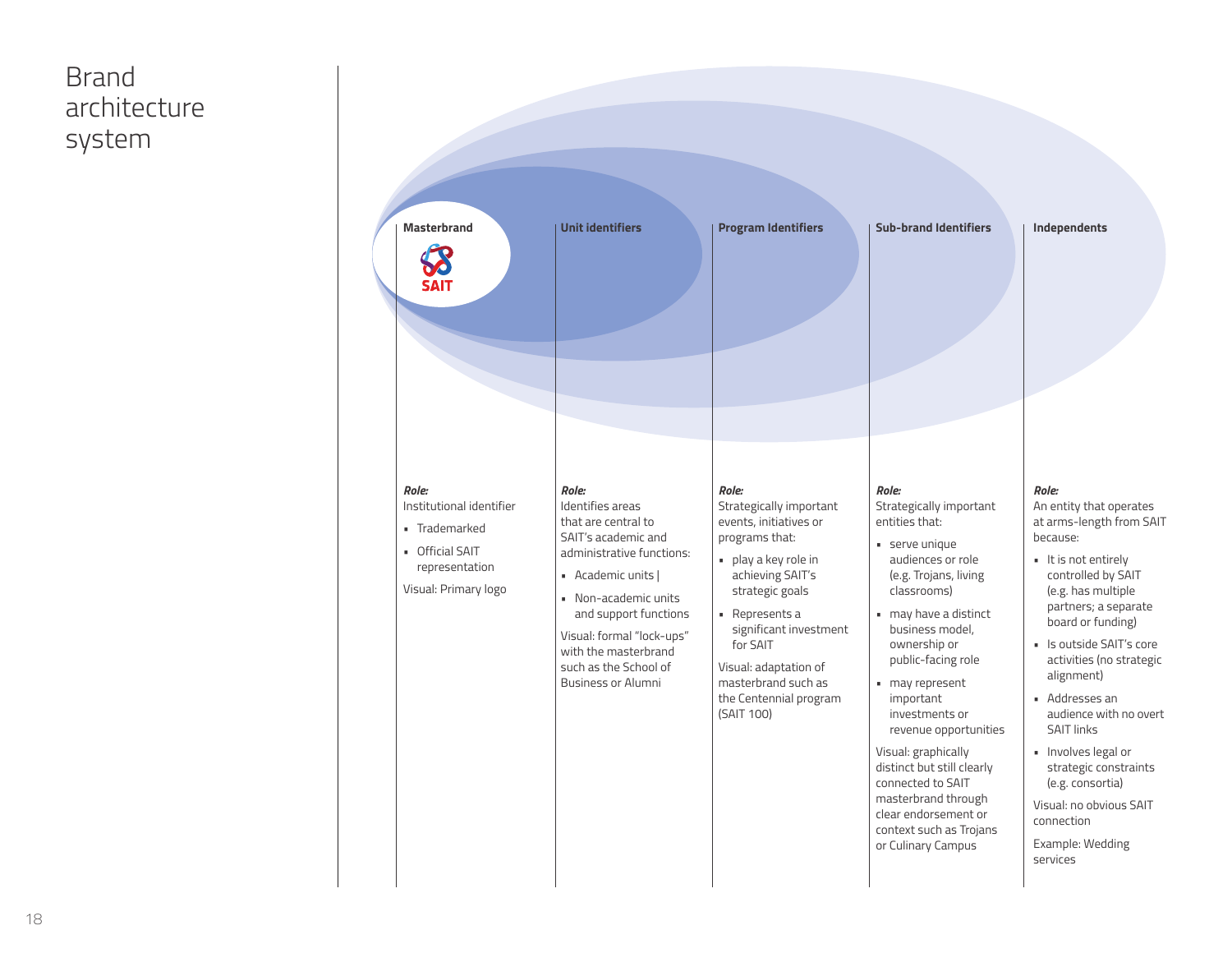#### Lock-ups and relationships

The school lock-ups are shown on the right. They consist of the full-colour primary logo with the name of the school adjacent to it.

Lock-ups have also been created for our Centre for Continuing Education and Professional Studies as well as the School for Advanced Digital Technology.

For all departments and schools other than SADT and CEPS, please use the top lockup system

*Note: the font for the schools is Titillium Regular.* 







School of Transportation School of Transportation

MacPhail School of Energy



School of Health<br>and Public Safety and Public Safety



Technologies





**SAIT CENTRE FOR** Continuing Education and Professional Studies



School of Construction

school of Construction

**SAIT SCHOOL FOR** Advanced Digital **Technology**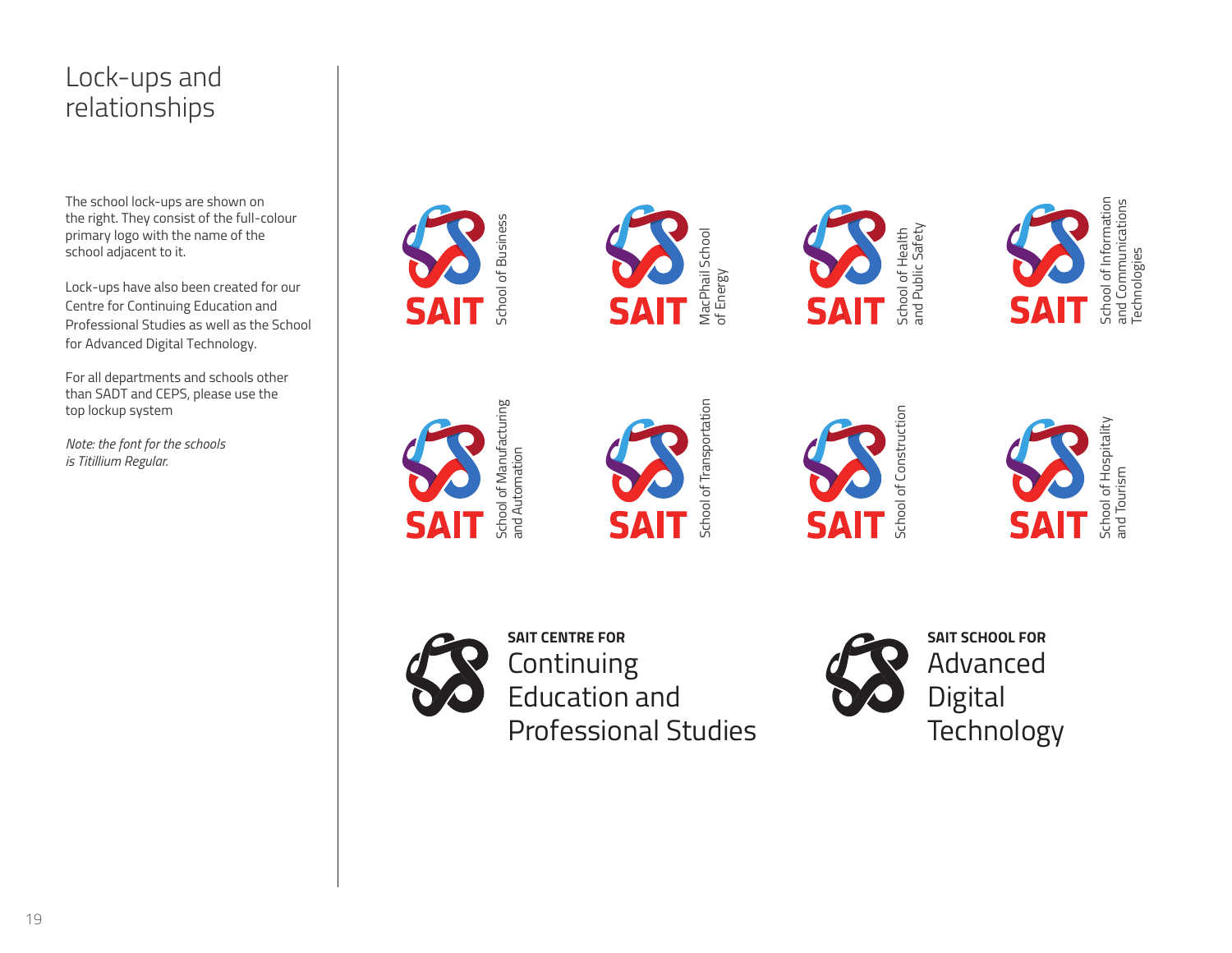## Trojans logo *Primary*

The SAIT Trojans identity system has a number of variations that uses three main elements in different ways. These are the Helmet, the Wordmark and the Shield. The Primary Logo uses the Helmet and the Wordmark as shown on the right. This version uses 2 core colours: Pantone 485 and Pantone Process Black. The primary logo will be used in most applications. Alternate colour combinations are available that may be preferred on different backgrounds.

Wordmark

## SAIT TROJANS

Pantone: Process Black Hex/HTML: DA291C r: 0 g: 0 b: 0 c: 0 m: 0 y: 0 k: 100

Helmet Pantone: 485c Hex/HTML: DA291C r: 218 g: 41 b: 28 c: 0 m: 95 y: 100 k: 0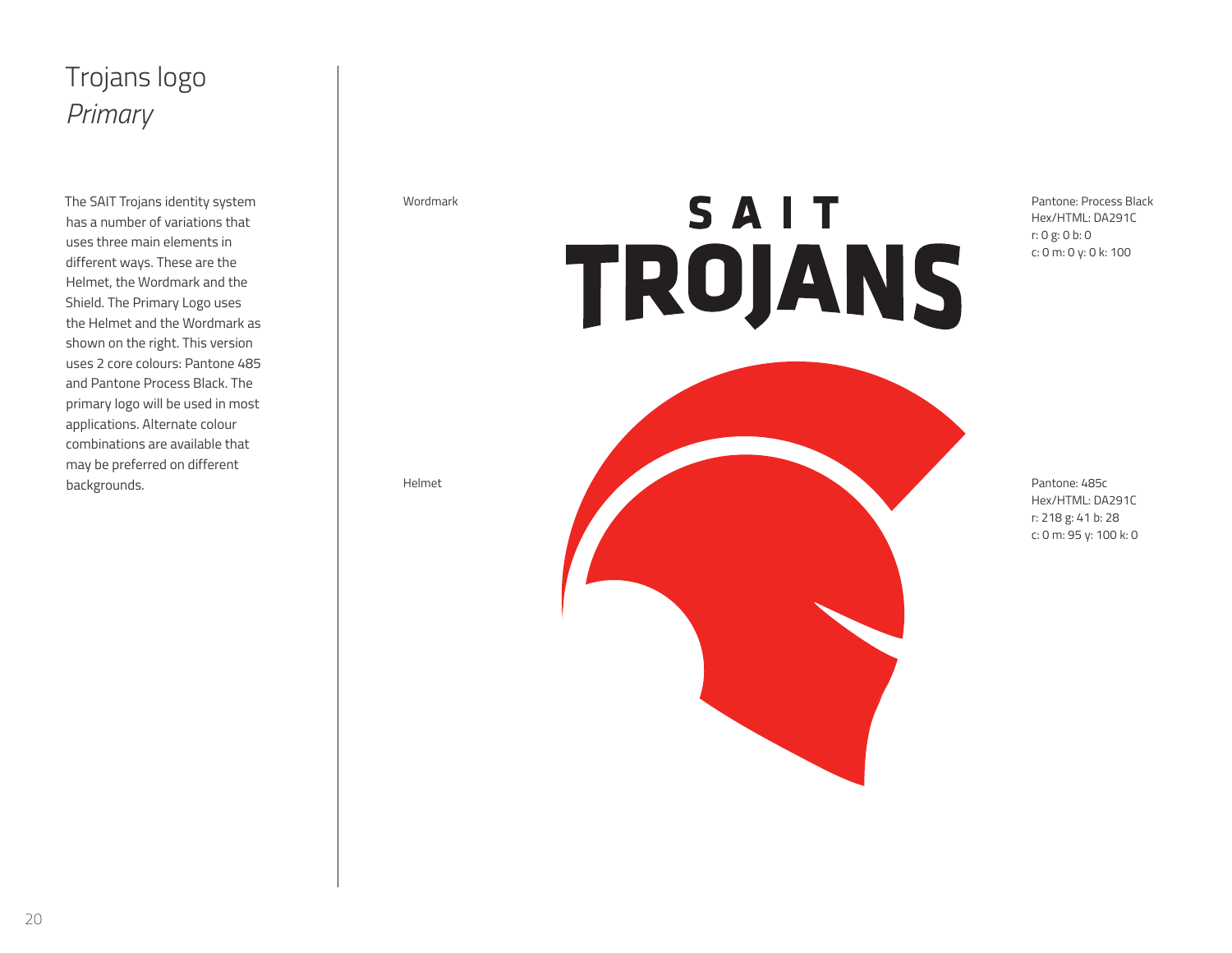## Trojans logo *Se condary Al terna tes*

For certain applications whe re other options are preferred, there are a number of alternate colour versions available.

available.<br>Options 1 and 2 are the preferred alternates. These a re companions to the Se condary Logo sh own on page 6.

Options 3, 4 and 5 a re to be used when only one colour is a vailable. N ote: black art work ( o ption 4) can be used as art work for foilstamping, silver inks, embossing and other similar printing processes.

*N ote: the example on the lo wer middle is not a box but just shows the white logo on a dark background.*

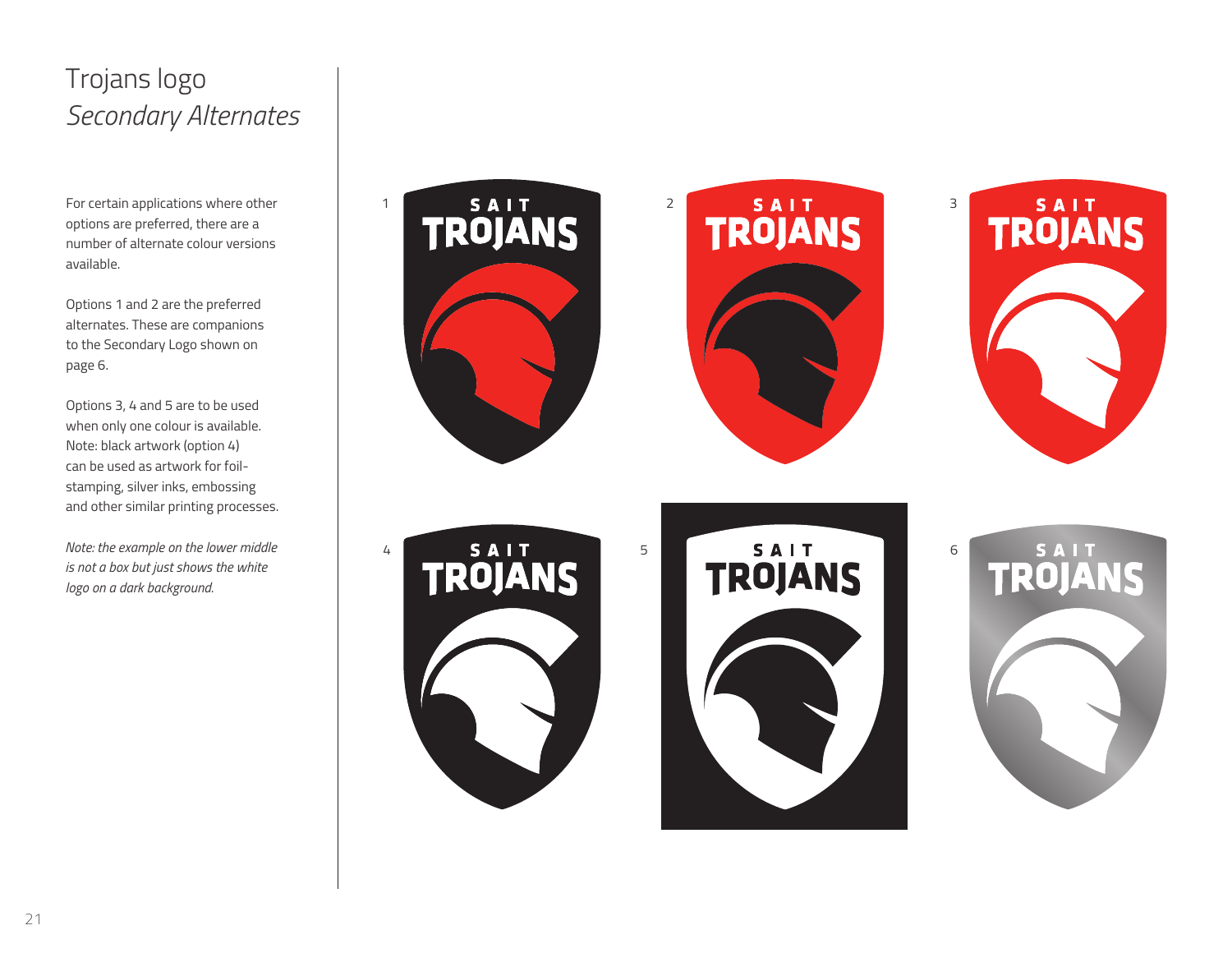## Trojans logo *Wordmark*

The Wordmark can also be used on its own. It's design is unique and proprietary enough to always be associated with the Trojans brand. As with the other logos, colour options are available.

## SAIT TROJANS

SAIT **TROJANS** 

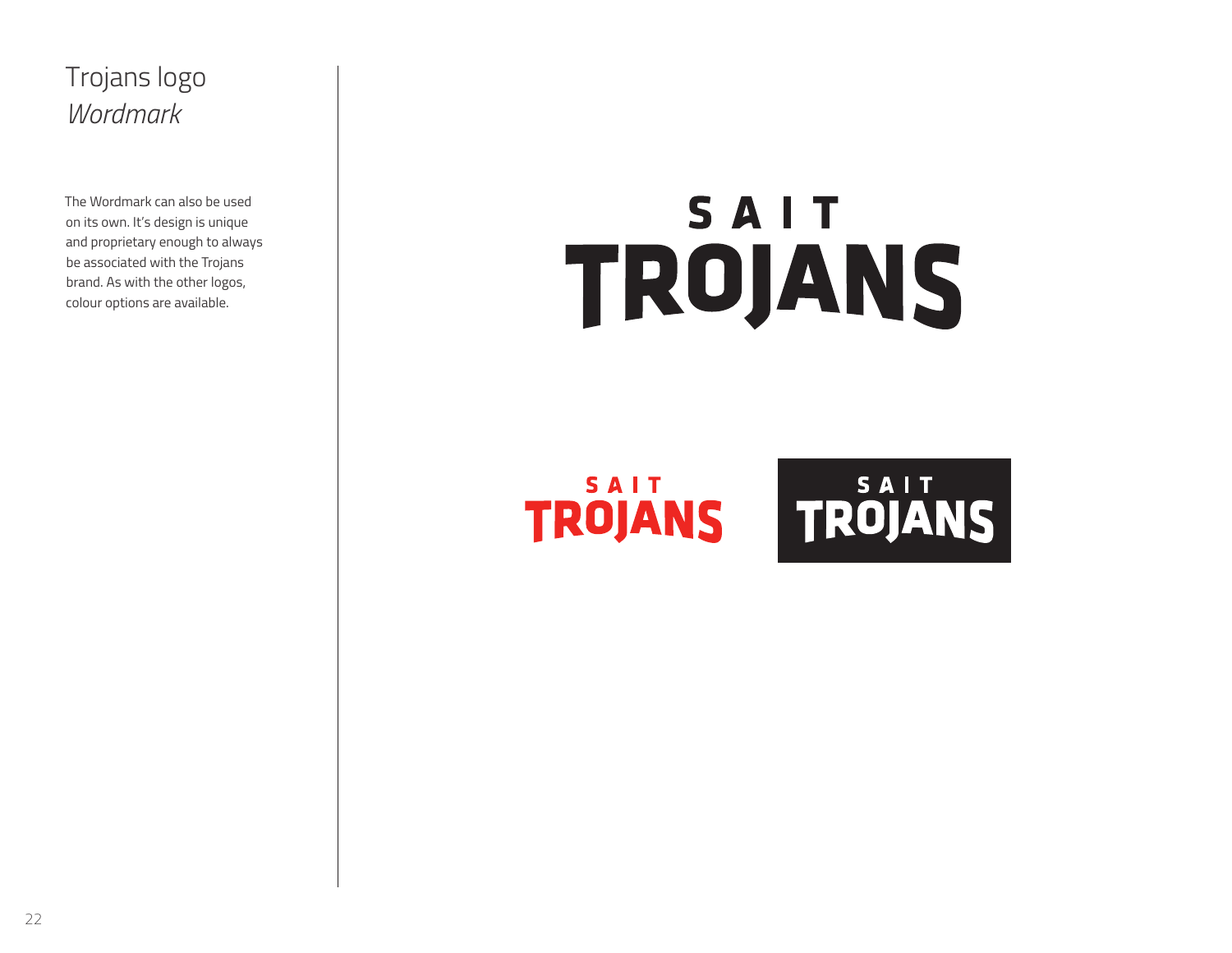## Trojans logo *Clearspace and Minimum Size*

The spacing unit is a guide used to establish a safe distance around the logo. It is usually based on a common element within the logo design itself. However, our design system has 4 unique versions. For the Primary Logo, the Secondary Logo and the Helmet use the spacing unit indicated on the right. It is based in the angle found at the front of the Helmet's plume. For the wordmark use the height of the capital letter "R" in Trojans.

*Please note that these are units which can be approximated and these rules can be applied to the Descriptors as well.*

SAIT **TROJANS** 



Minimum sizes are shown on the right. These ensure that each version remains legible and recognizable.







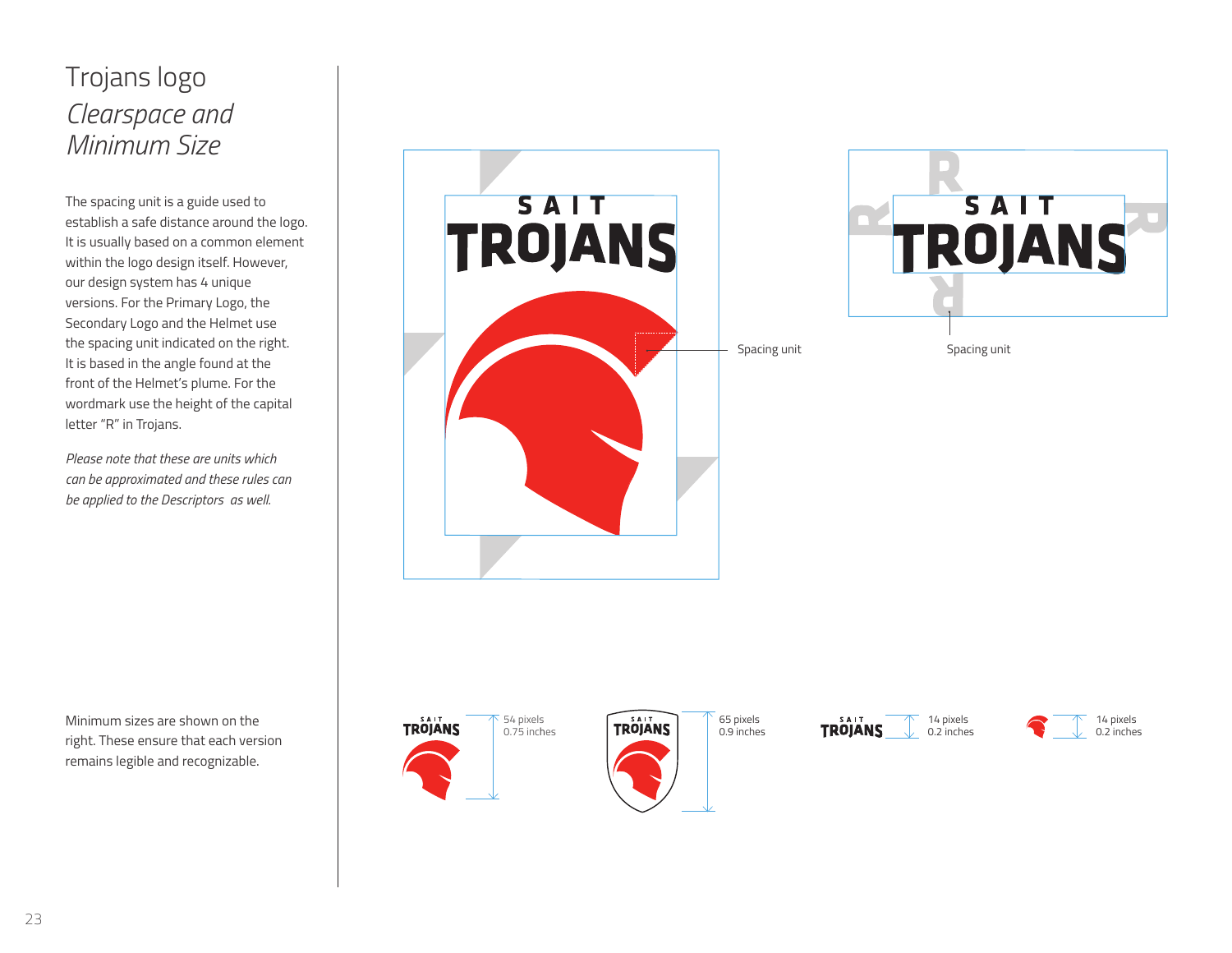#### Tastemarket logo

At the heart of the design system for The Tastemarket by SAIT is the masterbrand. The version shown below is the two-colour formal lock-up and should be the one used most often. It consists of the border, the SAIT symbol, and the font used to create the main SAIT identity.

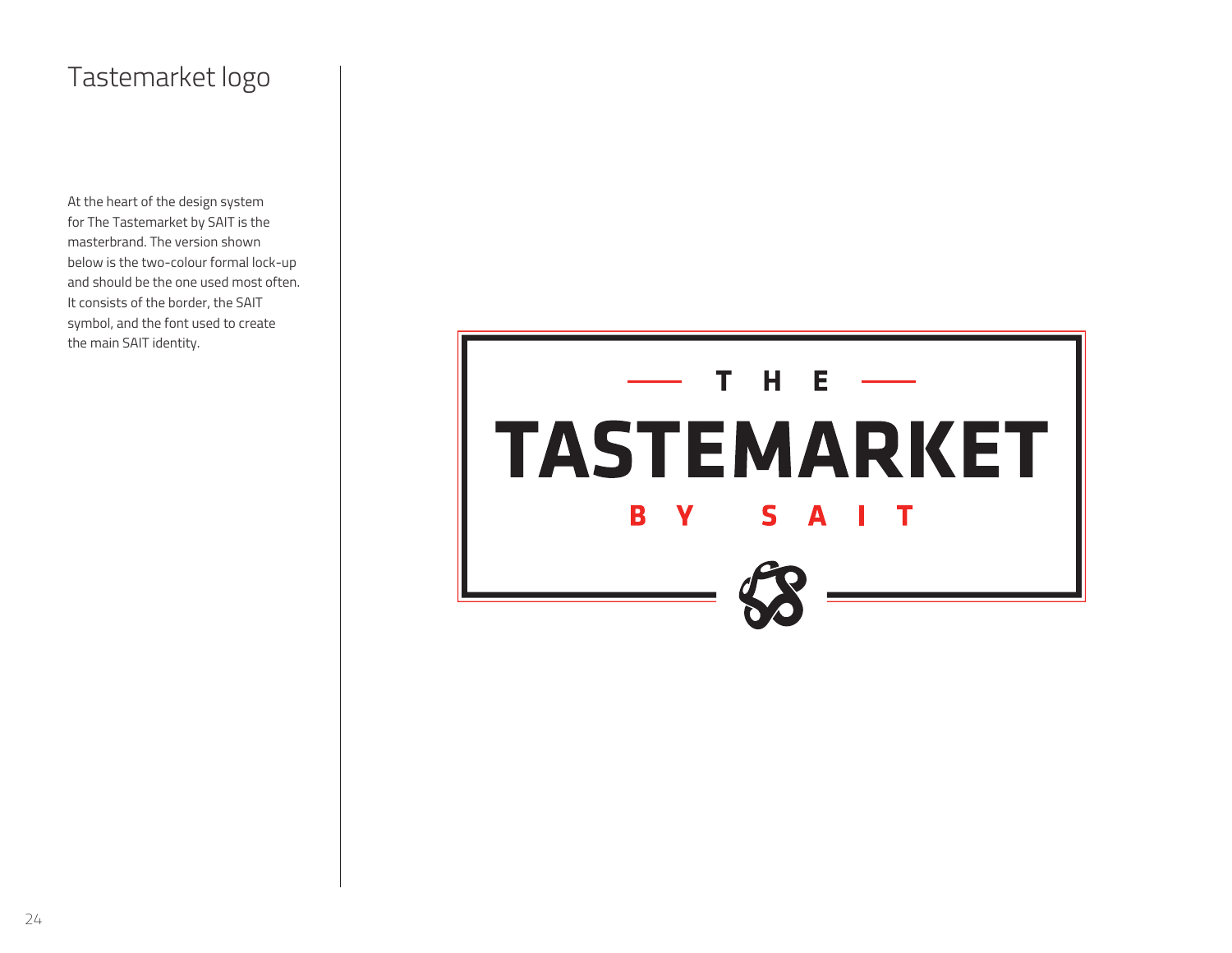### Tastemarket logo *Black and white*

Sometimes, the Masterbrand is used in close proximity to other visuals and the "boxed" border and symbol can interfere with how it integrates with other material. In these situations, the Masterbrand can be used without the formal border and symbol, but only occasionally. Design judgement should be used to determine which version to use.

#### $T$  H E  $-$ **TASTEMARKET**  $\mathbf{B}$  $\mathbf{V}$  $S$   $A$   $I$ T

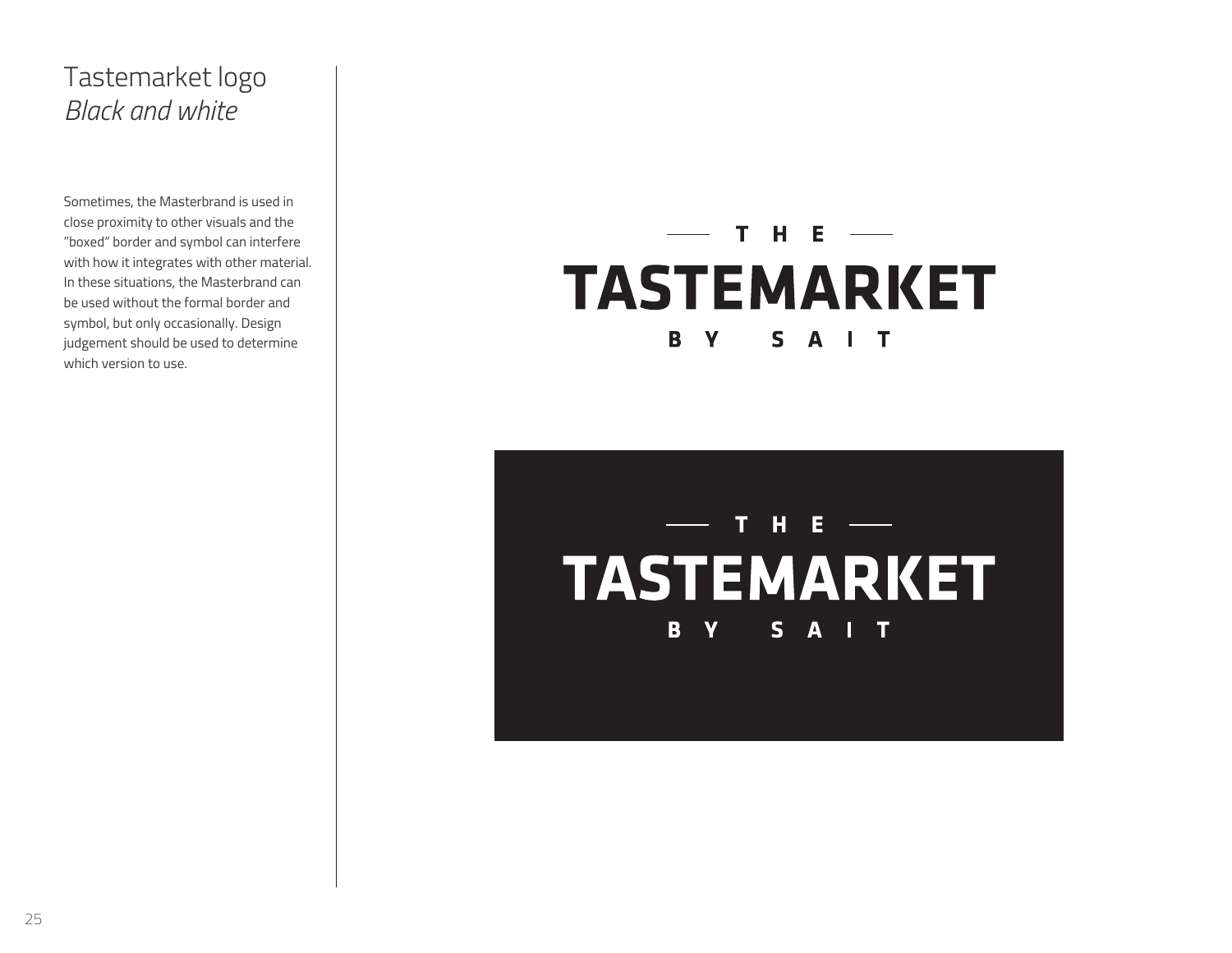### Tastemarket logo *Icon*

A shorthand or "colloquial" version of the Masterbrand has been developed for more casual applications or where available space is limited. Two-colour, one-colour and reverse versions are available.





Colour: with and without the symbol





Black: with and without the symbol